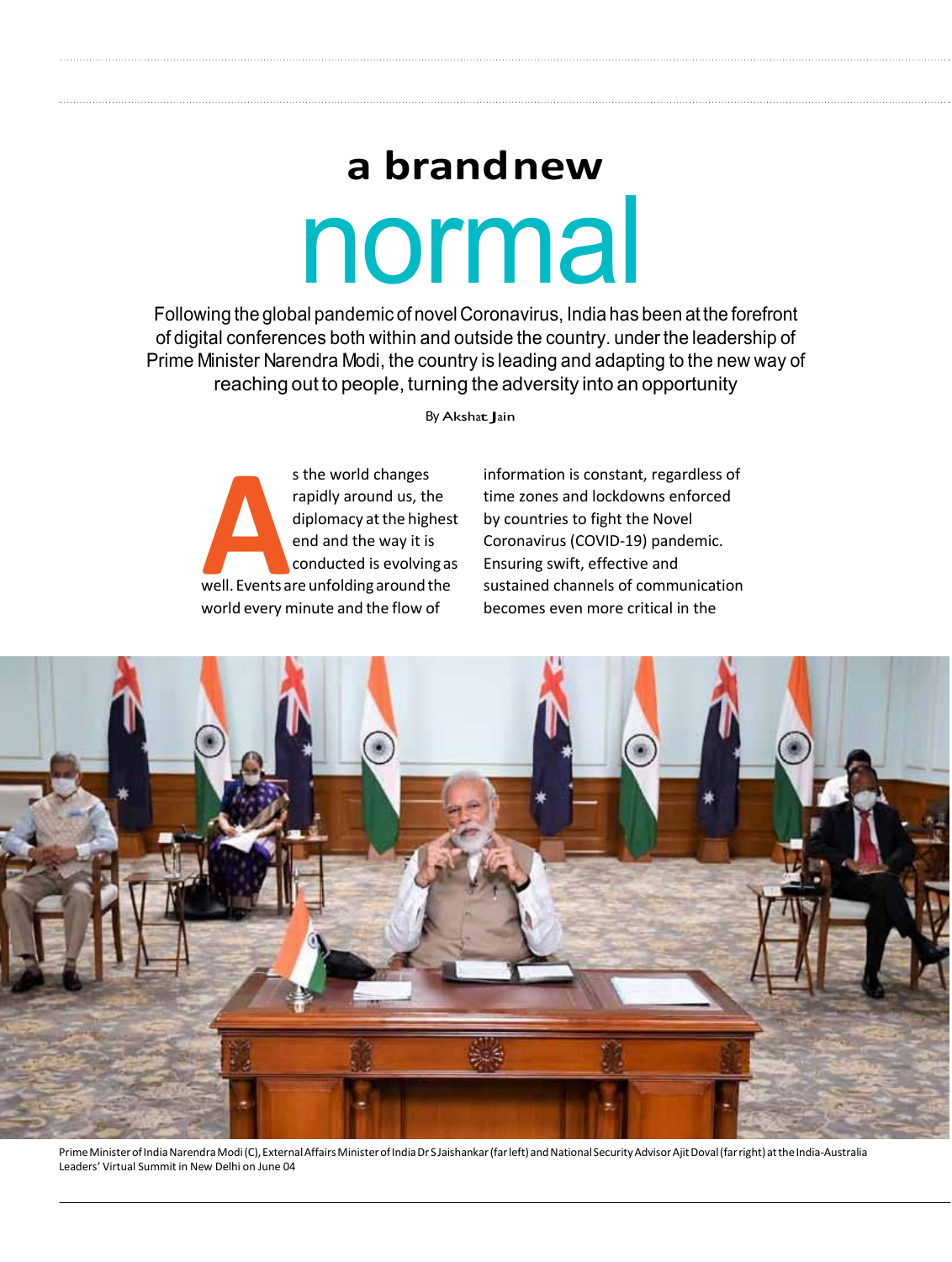

The ambassadors and high commissioners of Democratic People's Republic of Korea, Senegal, Trinidad and Tobago, Mauritius, Australia, Cote d'Ivoire and Rwanda present their credentials to the President of India, Ram Nath Kovind, through video conference

world of global diplomacy, especially during times like these.

As countries around the world continue being in lockdowns and social distancing becoming the new norm, diplomatic visits too have come to a halt. But diplomacy hasn't. Under the aegis of Prime Minister Narendra Modi, India is turning this adversity into an opportunity, by conducting routine diplomatic engagements online and reaching out to nations and leaders, particularly as the situation demands better coordination among world leaders to work out an effective global response to the unprecedented spread of the pandemic. With positive

diplomatic outreach becoming more important than ever at this point, virtual meetings and online summits have emerged as the new tool for communication.

## **Virtual diplomacy, Real Results**

The Indian government has led and been part of multiple virtual conferences and summits during these tough times. India took the lead in getting South Asian leaders to meet through a video conference to explore cooperation in combating the corona crisis and galvanise SAARC (South Asian

**INDIA,WITHTHERIGHTBLEND OFTHEPHYSICALANDTHE VIRTUAL CAN EMERGE AS THE GLOBAL NERVE CENTRE OF COMPLEX MODERN MULTINATIONALSUPPLYCHAINSINTHE POSTCOVID-19WORLD. LET US RISE TO THAT OCCASION AND SEIZE THIS OPPORTUNITY.**

> **narendra Modi** Prime Minister of India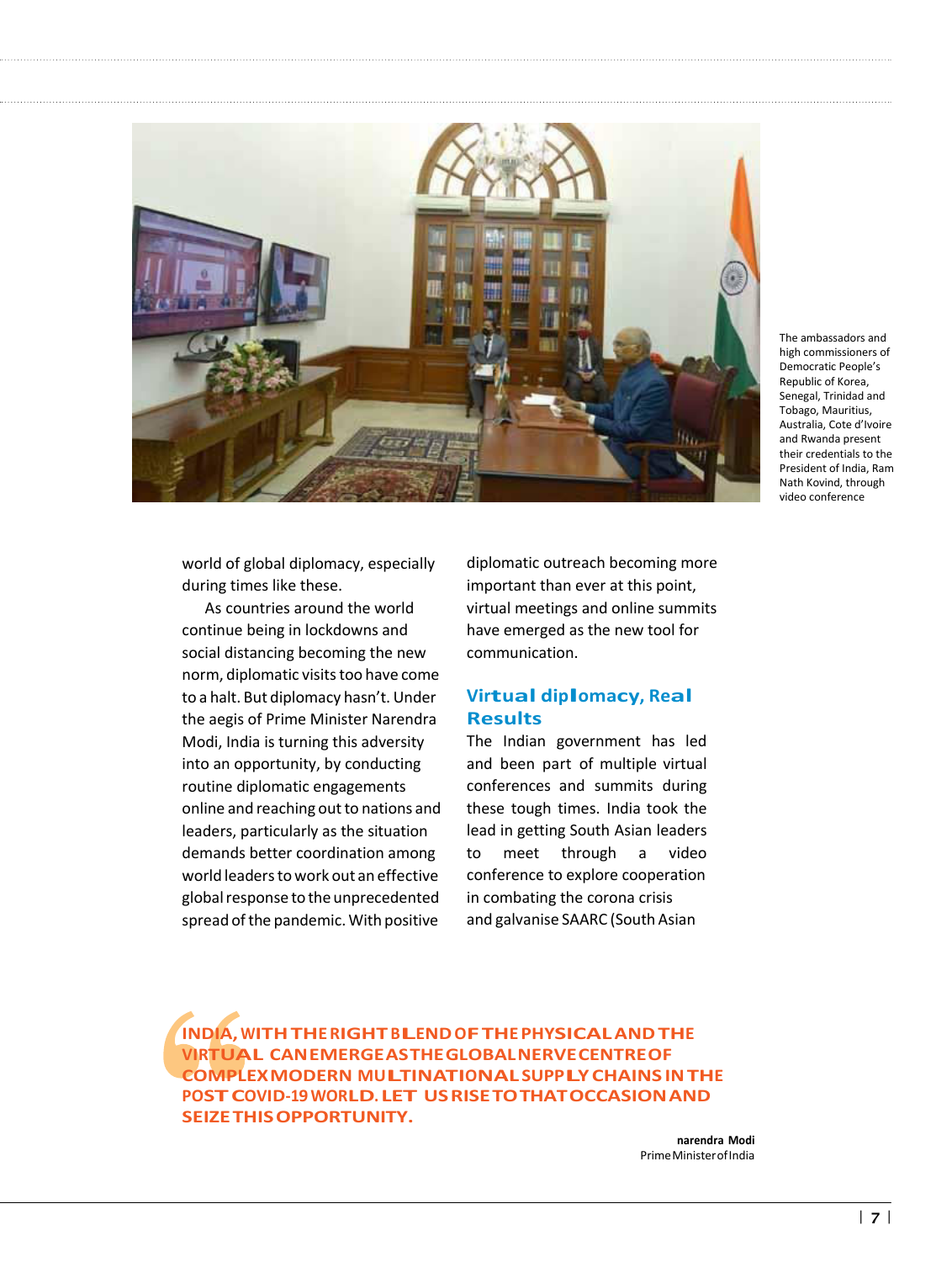## *Safe & secure*

As a secure and safe option to various video conferencing apps, the National Informatics Centre (NIC), Government of India, has launched an application named "Vidyo" where all recorded videos of conferences are saved on government servers and can be accessed by authorised personnel.

Association for Regional Cooperation) member nations into action. New Delhi also pressed for a G20 video meeting which was convened on March 26 last year. Since then the UNSC, EU and NATO have all adapted and connected through video conferencing.

On May 4, PM Modi took part in the Non-Aligned Movement's (NAM) online summit, along with 30 other heads of states and governments, the President of the United Nations and the Director-General of the World Health Organisation (WHO). In his first address to the grouping since assuming office in 2014, PM Modi reiterated the importance of reforms aimed towards inclusive global engagements and the need

global pandemic of COVID-19.

On June 04, PM Modi held the first-ever bilateral 'virtual summit' when he met his Australian counterpart Scott Morrison through video conference, making it their fourth meeting in the last eighteen months.

India and Australia announced that they shall be raising their diplomatic relations further by elevating the bilateral Strategic Partnership concluded in 2009, to a Comprehensive Strategic Partnership (CSP) and promoting "2+2" engagements at the defence and foreign ministry level. Apart from this, there were a host of other declarations and MOUs being agreed upon for



PM Modi participating in the G20 Virtual Summit to discuss the global response to COVID-19on March 26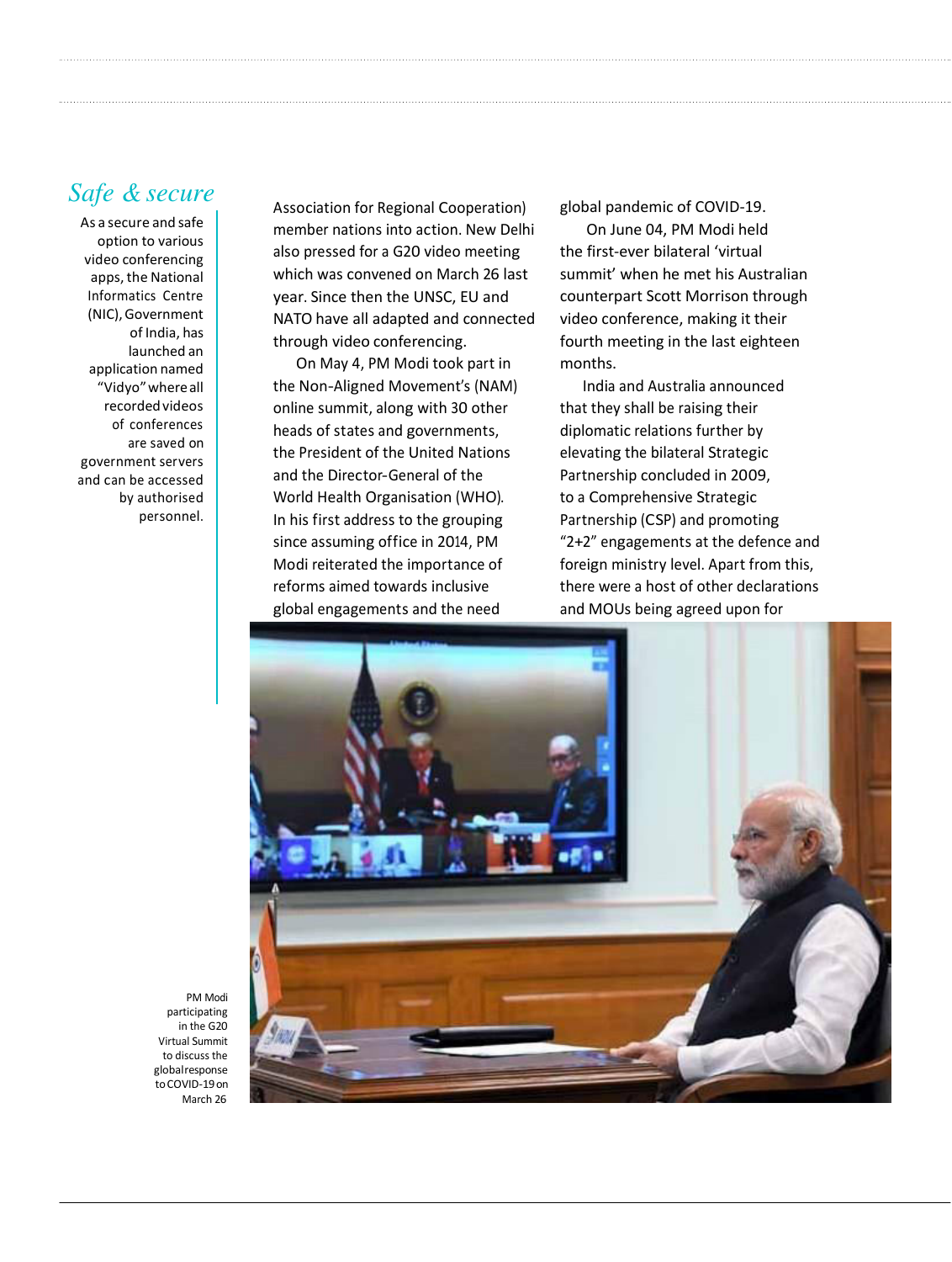

supply chain management, cyberspace and agriculture. A new joint fund was also set up which would enable Indian and Australian researchers to develop an antiviral drug for COVID-19.

Another important aspect of the meeting was the arrangement for increased Maritime Security coordination between the two countries. PM Modi stressed on the importance of the Indo-Pacific region's security as a worldwide concern with PM Morrison acknowledging a growing role for India to ensure harmony and prosperity in the region.

Not just the Prime Minister, India's External Affairs Minister, Dr S Jaishankar also participated in a virtual foreign ministers' meeting for BRICS and a virtual meeting of SCO (Shanghai Cooperation Organisation) foreign ministers through a video conference.

Prime Minister of India Narendra Modi virtually addressing the 25th Foundation Day of the Rajiv Gandhi University of Health Sciences at Bengaluru

not only on the global platform, the use of video conferences has been a tool that has been used extensively by the Indian government on the domestic front as well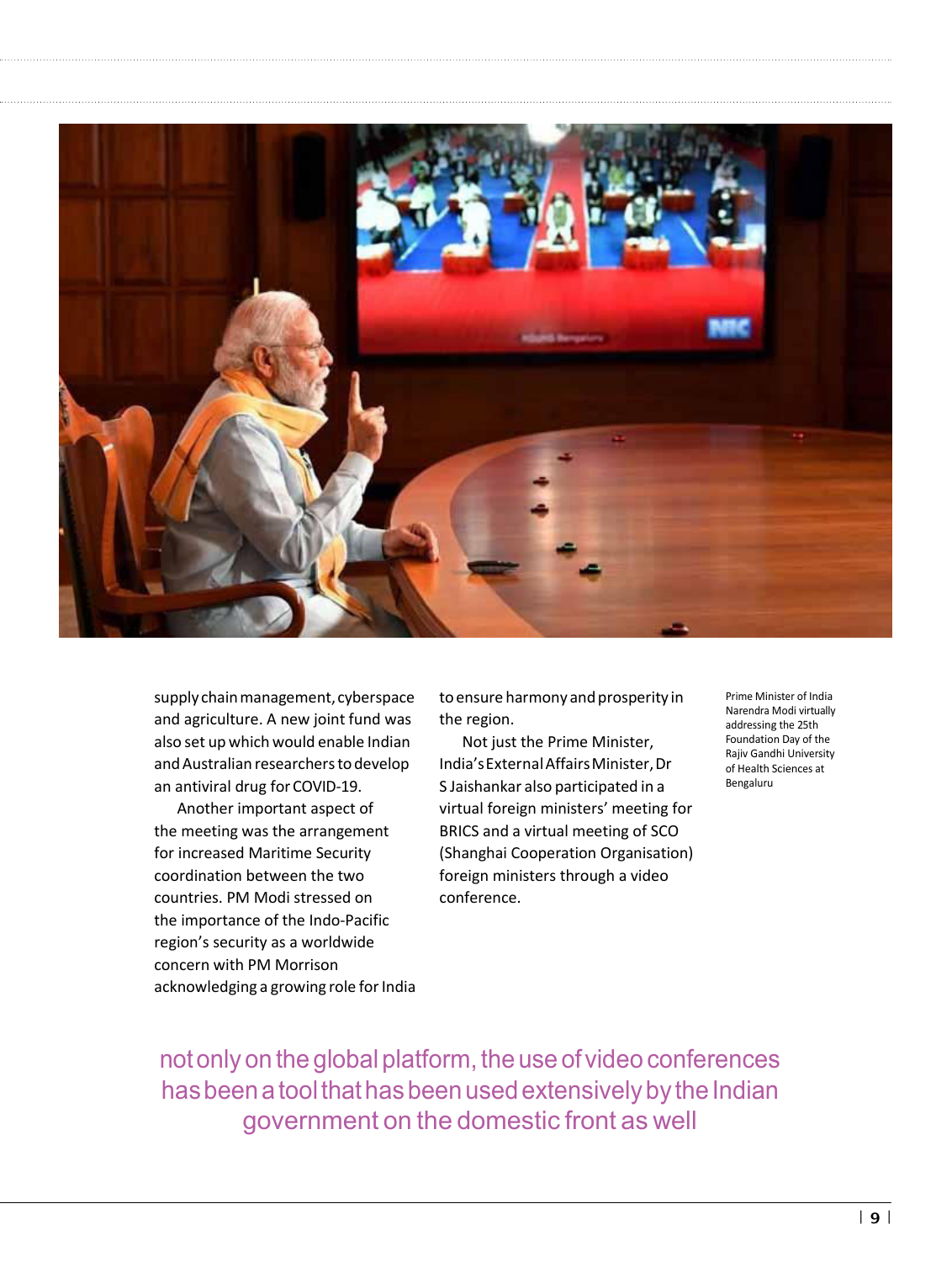abroad as well as with other foreign ministers across the globe. The EAM has held detailed virtual discussions with his counterparts from several countries.

Apart from high-level diplomatic engagements, communication with Indian missions across the world is also being conducted through digital means. The MEA has been regularly engaging with Indian ambassadors in various regions and sub-regions in recent days. On April 23, 2020, EAM Dr S Jaishankar tweeted "The changing world of corona era diplomacy. Strong friendships thrive even virtually", referring to his regular virtual conversations with Indian ambassadors

## **The Digital Era**

Of course with virtual conferences a new set of challenges will come in place for the leaders around the world. For example, face-to-face meetings, gaining trust of the other side and reading between the lines are some of the key components of diplomacy which will be replaced with video conferencing.



Prime Minister of India Narendra Modi with the Australian Prime Minister Scott Morrison at the India-Australia Leaders' Virtual Summit, in New Delhi on June 04